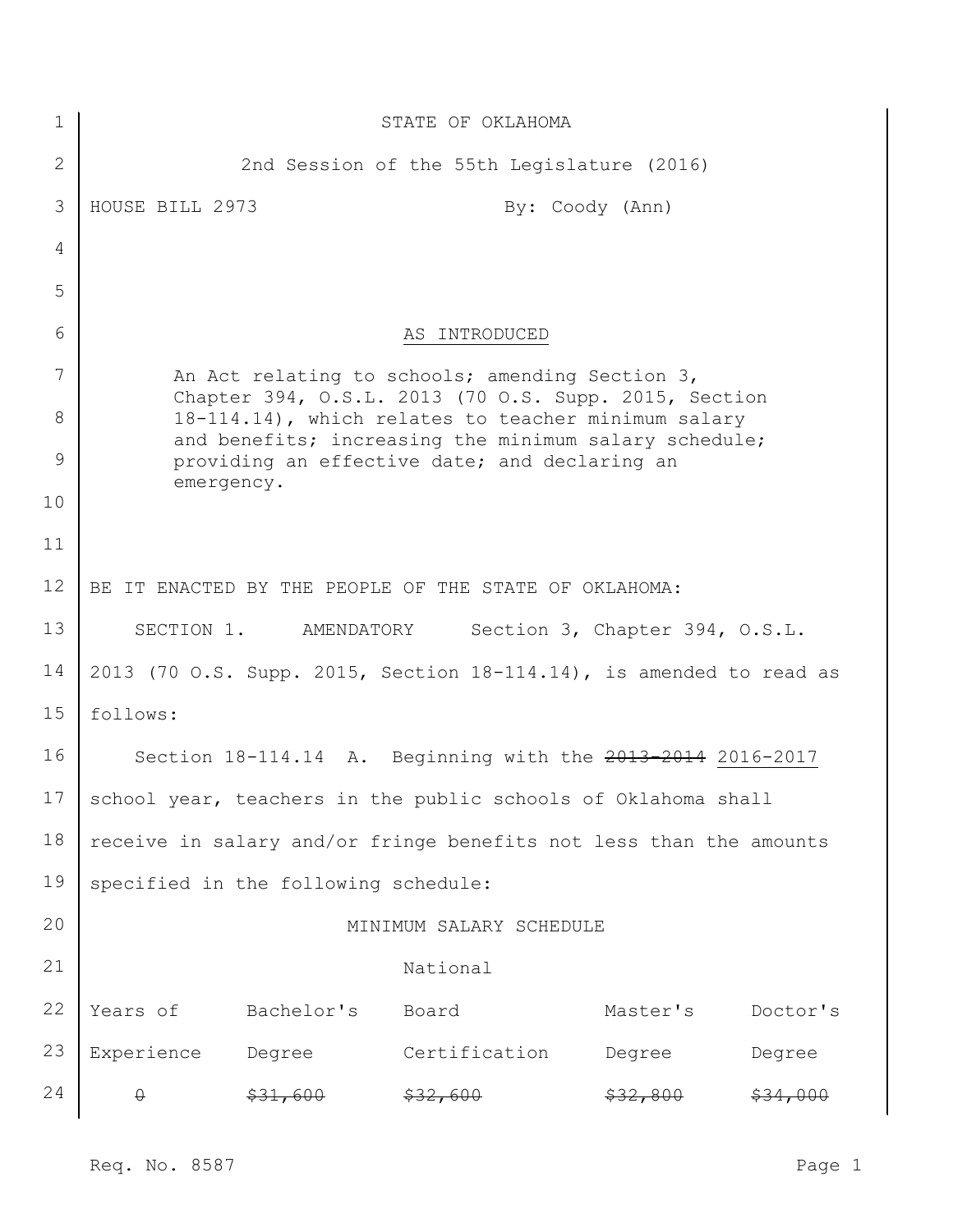| 1  | $\pm$           | \$31,975 | \$32,975 | \$33,175 | \$34,375 |
|----|-----------------|----------|----------|----------|----------|
| 2  | $\overline{2}$  | \$32,350 | \$33,350 | \$33,550 | \$34,750 |
| 3  | $\overline{3}$  | \$32,725 | \$33,725 | \$33,925 | \$35,125 |
| 4  | $\overline{4}$  | \$33,100 | \$34,100 | \$34,300 | \$35,500 |
| 5  | $\overline{5}$  | \$33,500 | \$34,500 | \$34,700 | \$35,900 |
| 6  | $6\overline{6}$ | \$33,900 | \$34,900 | 35,100   | \$36,300 |
| 7  | $\overline{r}$  | \$34,300 | \$35,300 | \$35,500 | \$36,700 |
| 8  | $\mathbf{8}$    | \$34,700 | \$35,700 | \$35,900 | \$37,100 |
| 9  | $\overline{9}$  | \$35,100 | \$36,100 | \$36,300 | \$37,500 |
| 10 | 10              | \$35,950 | \$36,950 | \$37,575 | \$39,625 |
| 11 | $\pm$           | \$36,375 | \$37,375 | \$38,000 | \$40,050 |
| 12 | 12              | \$36,800 | \$37,800 | \$38,425 | \$40,475 |
| 13 | $+3$            | \$37,225 | \$38,225 | \$38,850 | \$40,900 |
| 14 | $\pm 4$         | \$37,650 | \$38,650 | \$39,275 | \$41,325 |
| 15 | $+5$            | \$38,075 | \$39,075 | \$39,700 | \$41,750 |
| 16 | $16$            | \$38,500 | \$39,500 | \$40,125 | \$42,175 |
| 17 | $+7$            | \$38,925 | \$39,925 | \$40,550 | \$42,600 |
| 18 | 18              | \$39,350 | \$40,350 | \$40,975 | \$43,025 |
| 19 | $+9$            | \$39,775 | \$40,775 | \$41,400 | \$43,450 |
| 20 | $20 -$          | \$40,200 | \$41,200 | \$41,825 | \$43,875 |
| 21 | 2 <sup>1</sup>  | \$40,625 | \$41,625 | \$42,250 | \$44,300 |
| 22 | 22              | \$41,050 | \$42,050 | \$42,675 | \$44,725 |
| 23 | 23              | \$41,475 | \$42,475 | \$43,100 | \$45,150 |
| 24 | 24              | \$41,900 | \$42,900 | \$43,525 | \$45,575 |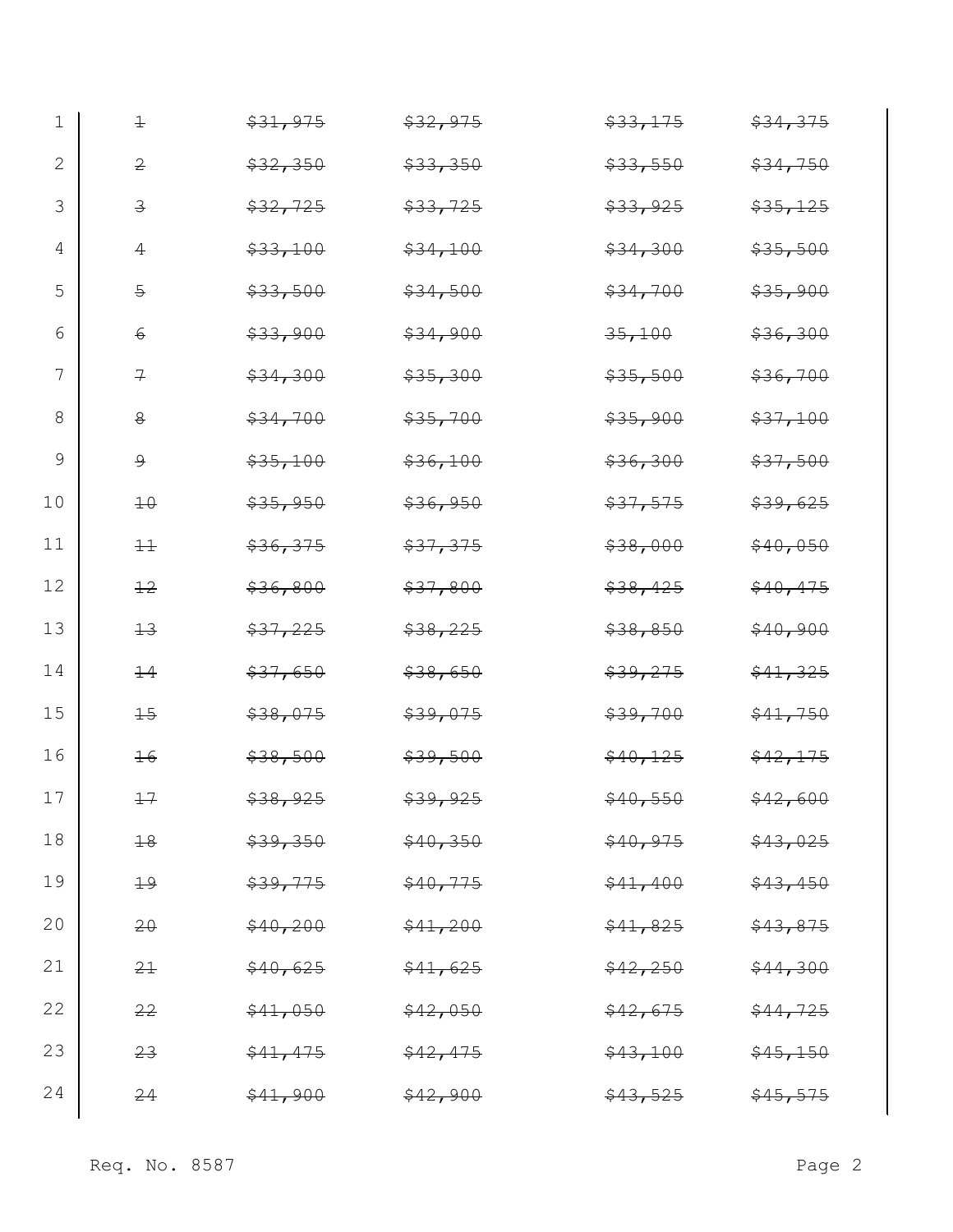| $1\,$           | 25                 | \$42,325 | \$43,325 | \$43,950  | \$46,000 |
|-----------------|--------------------|----------|----------|-----------|----------|
| $\sqrt{2}$      | $\overline{0}$     | \$34,100 | \$35,100 | \$35,300  | \$36,500 |
| 3               | $\overline{\perp}$ | \$34,475 | \$35,475 | \$35,675  | \$36,875 |
| $\overline{4}$  | $\overline{2}$     | \$34,850 | \$35,850 | \$36,050  | \$37,250 |
| 5               | $\overline{3}$     | \$35,225 | \$36,225 | \$36,425  | \$37,625 |
| $6\phantom{1}6$ | $\overline{4}$     | \$35,600 | \$36,600 | \$36,800  | \$38,000 |
| $\overline{7}$  | $\overline{5}$     | \$36,000 | \$37,000 | \$37,200  | \$38,400 |
| 8               | $\underline{6}$    | \$36,400 | \$37,400 | \$37,600  | \$38,800 |
| 9               | $\frac{7}{2}$      | \$36,800 | \$37,800 | \$38,000  | \$39,200 |
| 10              | 8                  | \$37,200 | \$38,200 | \$38,400  | \$39,600 |
| 11              | $\frac{9}{1}$      | \$37,600 | \$38,600 | \$38,800  | \$40,000 |
| 12              | $\underline{10}$   | \$38,450 | \$39,450 | \$40,075  | \$42,125 |
| 13              | 11                 | \$38,875 | \$39,875 | \$40,500  | \$42,550 |
| 14              | 12                 | \$39,300 | \$40,300 | \$40,925  | \$42,975 |
| 15              | $\frac{13}{1}$     | \$39,725 | \$40,725 | \$41,350  | \$43,400 |
| 16              | 14                 | \$40,150 | \$41,150 | \$41,775  | \$43,825 |
| 17              | $\underline{15}$   | \$40,575 | \$41,575 | \$42,200  | \$44,250 |
| 18              | $\underline{16}$   | \$41,000 | \$42,000 | \$42,625  | \$44,675 |
| 19              | 17                 | \$41,425 | \$42,425 | \$43,050  | \$45,100 |
| 20              | $\underline{18}$   | \$41,850 | \$42,850 | \$43,475  | \$45,525 |
| 21              | 19                 | \$42,275 | \$43,275 | \$43,900  | \$45,950 |
| 22              | $\frac{20}{1}$     | \$42,700 | \$43,700 | \$44,325  | \$46,375 |
| 23              | 21                 | \$43,125 | \$44,125 | \$44,750  | \$46,800 |
| 24              | 22                 | \$43,550 | \$44,550 | \$45, 175 | \$47,225 |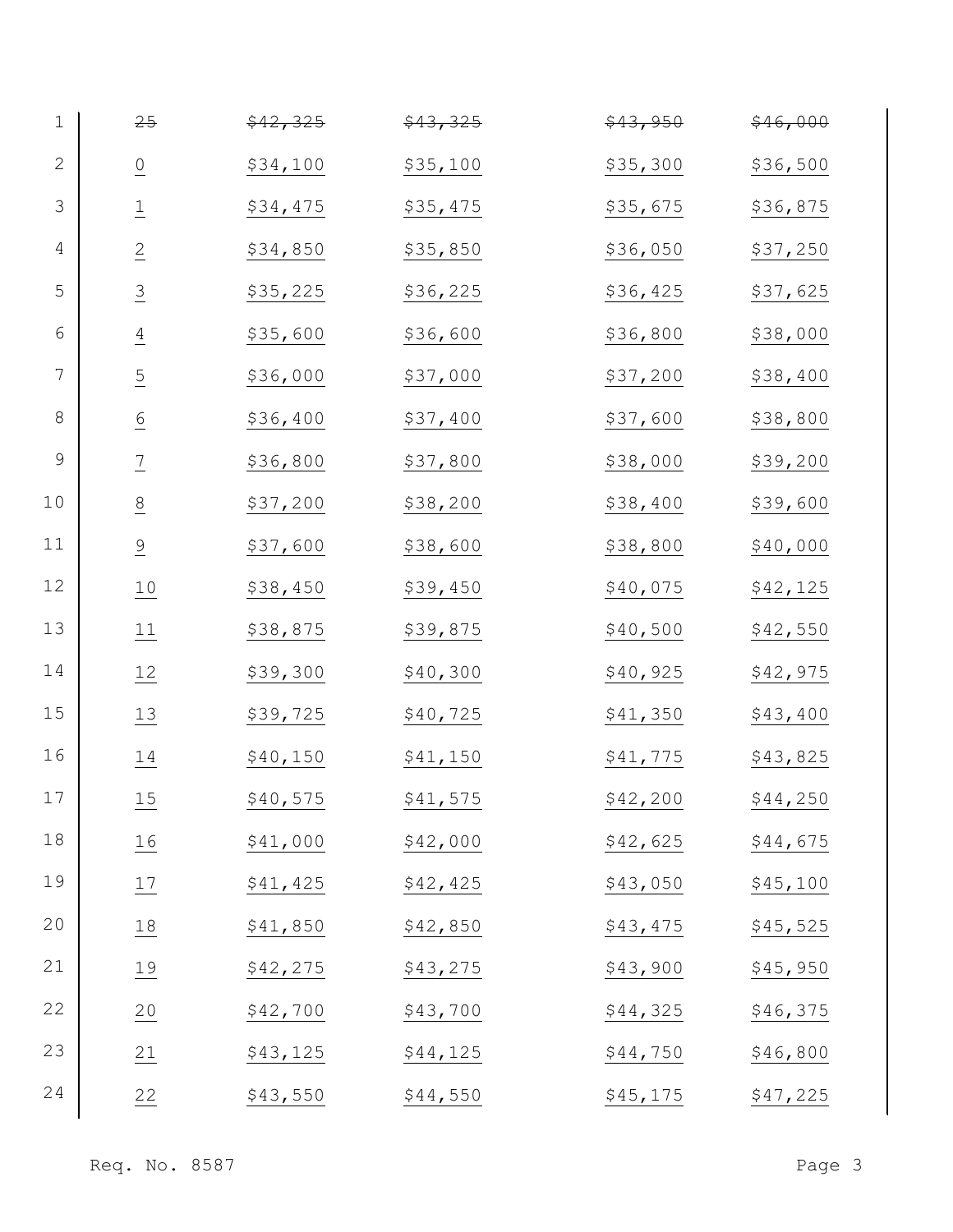| $1\,$           | $\frac{23}{2}$          | \$43,975          | \$44,975 | \$45,600 | \$47,650 |
|-----------------|-------------------------|-------------------|----------|----------|----------|
| $\mathbf{2}$    | 24                      | \$44,400          | \$45,400 | \$46,025 | \$48,075 |
| $\mathfrak{Z}$  | 25                      | \$44,825          | \$45,825 | \$46,450 | \$48,500 |
| $\overline{4}$  |                         | Master's Degree + |          |          |          |
| $\mathsf S$     | Years of                | National Board    |          |          |          |
| $\epsilon$      | Experience              | Certification     |          |          |          |
| $7\phantom{.0}$ | $\Theta$                | \$33,800          |          |          |          |
| $\,8\,$         | $\pm$                   | \$34,175          |          |          |          |
| $\mathsf 9$     | $\overline{2}$          | \$34,550          |          |          |          |
| $10$            | $\overline{\mathbf{3}}$ | \$34,925          |          |          |          |
| $11\,$          | $\overline{4}$          | \$35,300          |          |          |          |
| 12              | $\overline{\Theta}$     | \$35,700          |          |          |          |
| 13              | $\epsilon$              | \$36,100          |          |          |          |
| 14              | $\mathcal I$            | \$36,500          |          |          |          |
| 15              | $\overline{8}$          | \$36,900          |          |          |          |
| 16              | $\overline{9}$          | \$37,300          |          |          |          |
| 17              | $\pm \theta$            | \$38,575          |          |          |          |
| 18              | $\pm\pm$                | \$39,000          |          |          |          |
| 19              | $+2$                    | \$39,425          |          |          |          |
| 20              | $+3$                    | \$39,850          |          |          |          |
| 21              | $+4$                    | \$40,275          |          |          |          |
| 22              | $\pm$                   | \$40,700          |          |          |          |
| 23              | ±6                      | \$41,125          |          |          |          |
| 24              | 17                      | \$41,550          |          |          |          |
|                 |                         |                   |          |          |          |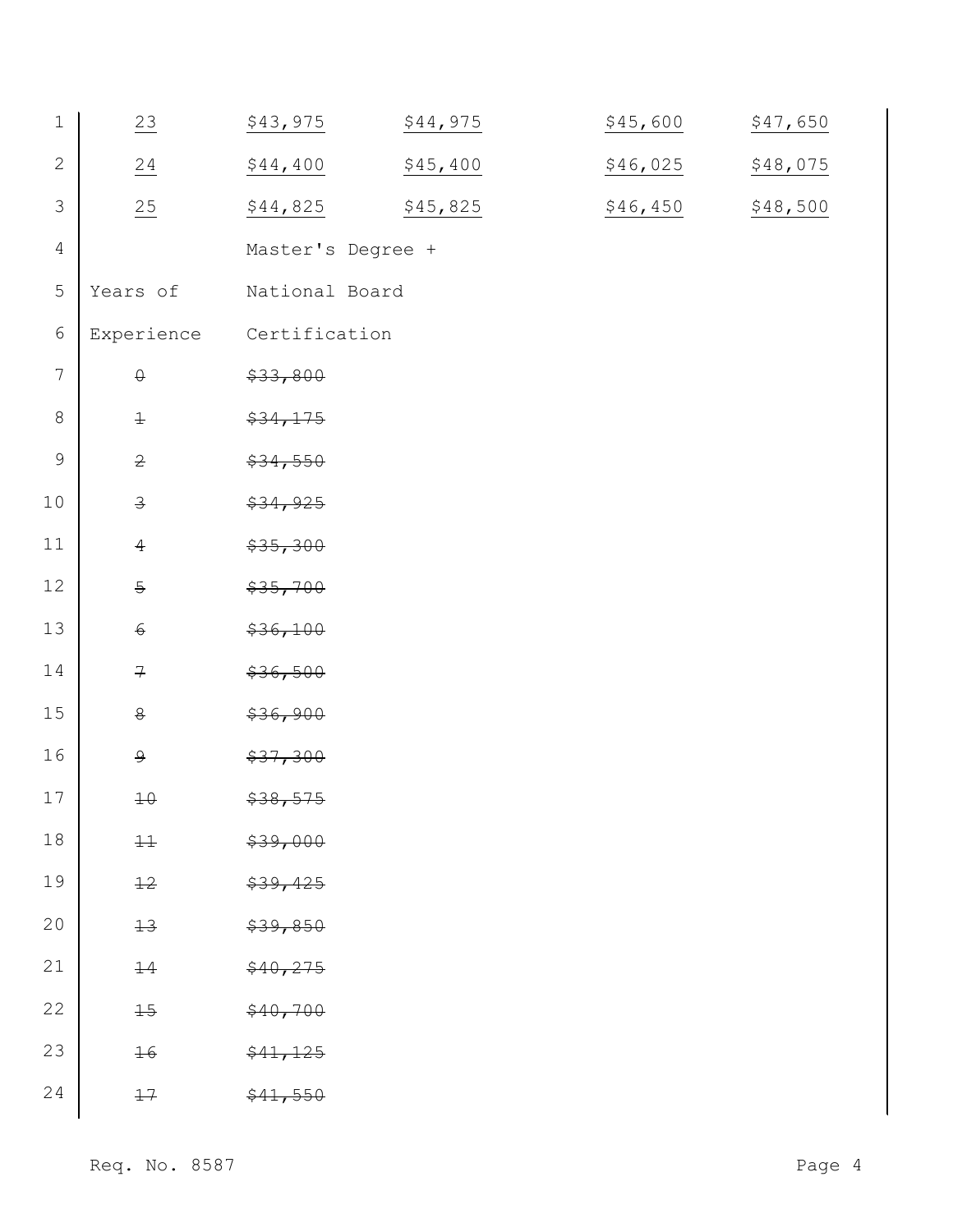| $\mathbf 1$    | 18                        | \$41,975 |        |
|----------------|---------------------------|----------|--------|
| $\mathbf{2}$   | $+9$                      | \$42,400 |        |
| $\mathcal{S}$  | $20 -$                    | \$42,825 |        |
| $\overline{4}$ | 21                        | \$43,250 |        |
| 5              | 22                        | \$43,675 |        |
| $\sqrt{6}$     | 23                        | \$44,100 |        |
| $\sqrt{ }$     | 24                        | \$44,525 |        |
| $8\,$          | 25                        | \$44,950 |        |
| $\mathcal{G}$  | $\underline{\mathbf{O}}$  | \$34,800 |        |
| 10             | $\underline{\mathbbm{1}}$ | \$35,175 |        |
| 11             | $\overline{2}$            | \$35,550 |        |
| 12             | $\overline{3}$            | \$35,925 |        |
| 13             | $\underline{4}$           | \$36,300 |        |
| 14             | $\overline{5}$            | \$36,700 |        |
| 15             | $\underline{6}$           | \$37,100 |        |
| 16             | $\frac{7}{1}$             | \$37,500 |        |
| 17             | $\frac{8}{1}$             | \$37,900 |        |
| $1\,8$         | $\frac{9}{1}$             | \$38,300 |        |
| 19             | $\underline{10}$          | \$39,575 |        |
| 20             | 11                        | \$40,000 |        |
| 21             | 12                        | \$40,425 |        |
| 22             | 13                        | \$40,850 |        |
| 23             | 14                        | \$41,275 |        |
| 24             | $\underline{15}$          | \$41,700 |        |
|                |                           |          |        |
|                | Req. No. 8587             |          | Page 5 |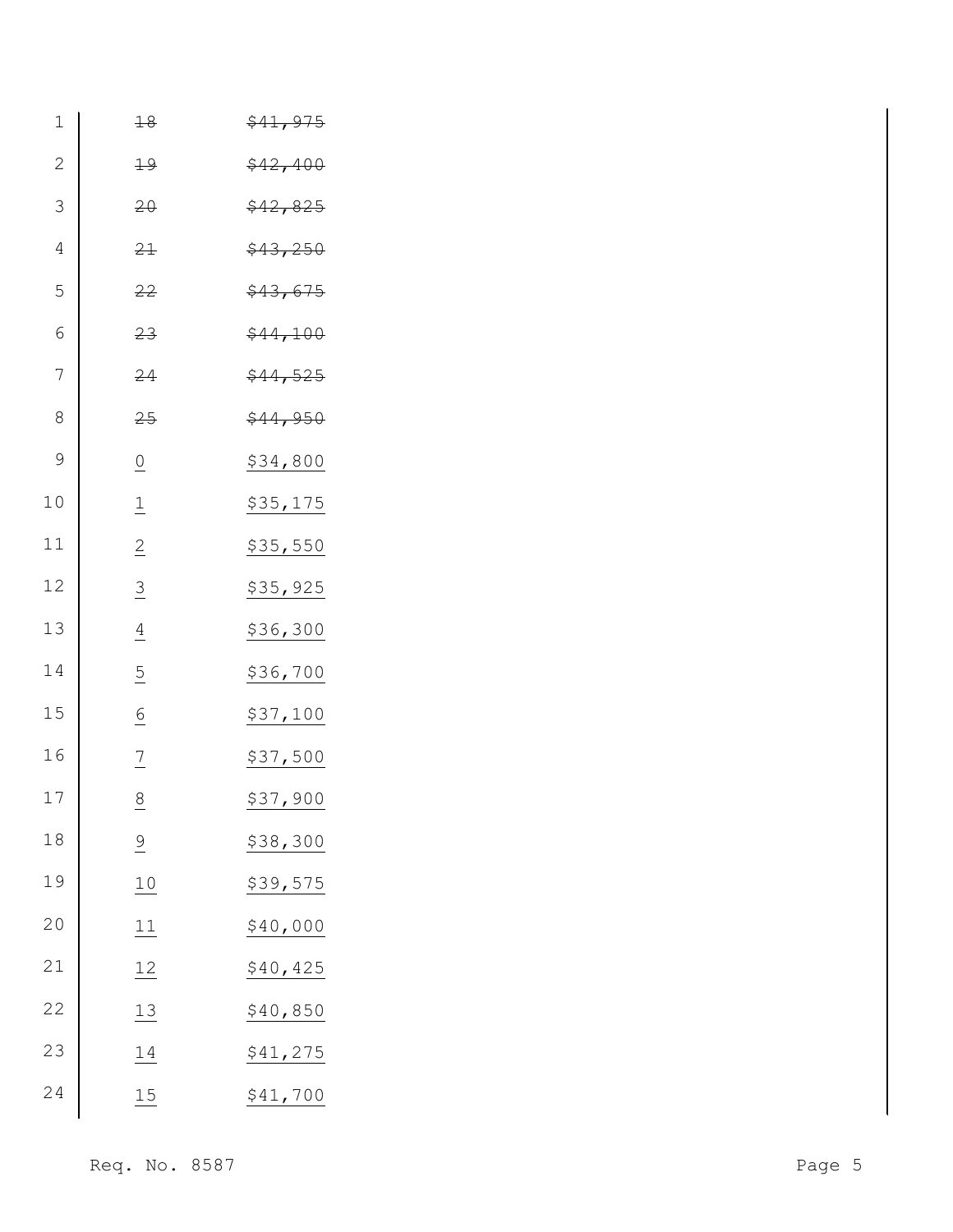| 1              | 16 | \$42,125 |
|----------------|----|----------|
| $\overline{2}$ | 17 | \$42,550 |
| 3              | 18 | \$42,975 |
| 4              | 19 | \$43,400 |
| 5              | 20 | \$43,825 |
| 6              | 21 | \$44,250 |
| 7              | 22 | \$44,675 |
| 8              | 23 | \$45,100 |
| 9              | 24 | \$45,525 |
| 10             | 25 | \$45,950 |

 B. When determining the Minimum Salary Schedule, "fringe benefits" shall mean all or part of retirement benefits, excluding the contributions made pursuant to subsection A of Section 17-108.1 of Title 70 of the Oklahoma Statutes this title and the flexible benefit allowance pursuant to Section 26-105 of Title 70 of the Oklahoma Statutes this title from the flexible benefit allowance funds disbursed by the State Board of Education and the State Board of Career and Technology Education pursuant to Section 26-104 of Title 70 of the Oklahoma Statutes this title.

 C. Any of the degrees referred to in this section shall be from a college recognized by the State Board of Education. The State Board of Education shall accept teaching experience from out-ofstate school districts that are accredited by the state board of education or appropriate state accrediting agency for the districts.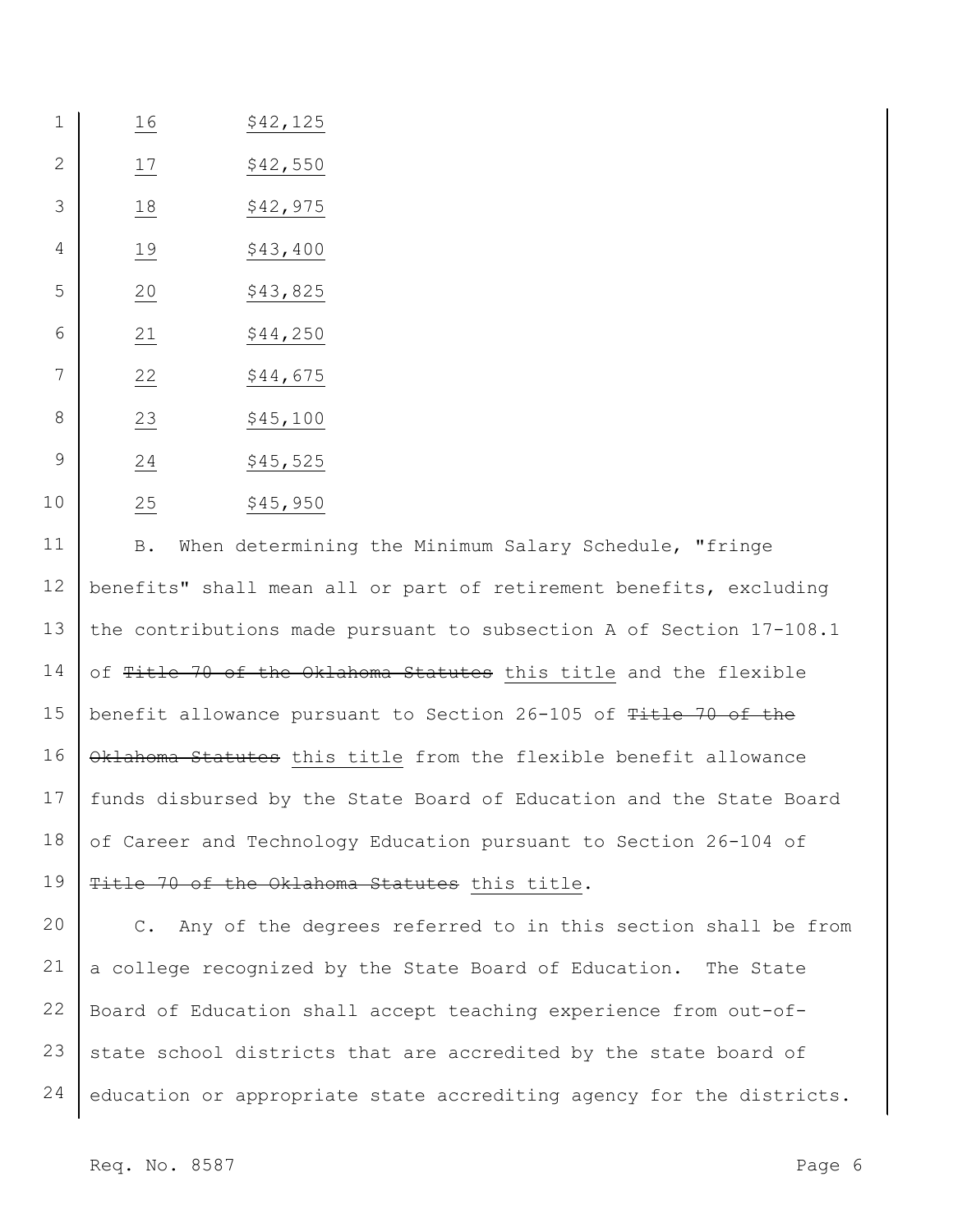1 2 3 4 5 6 7 D. For the purpose of state salary increments and retirement, no teacher shall be granted credit for more than five (5) years of active duty in the military service or out-of-state teaching experience as a certified teacher or its equivalent. Nothing in this section shall prohibit boards of education from crediting more years of experience on district salary schedules than those allowed for state purposes.

8 9 10 E. The State Board of Education shall recognize, for purposes of certification and salary increments, all the years of experience of a:

11 12 1. Certified teacher who teaches in the educational program of the Department of Corrections, beginning with fiscal year 1981;

13 14 15 16 17 18 2. Vocational rehabilitation counselor under the Department of Human Services if the counselor was employed as a certified teacher by the State Department of Education when the Division of Vocational Rehabilitation was transferred from the State Board of Career and Technology Education or the State Board of Education to the Oklahoma Public Welfare Commission on July 1, 1968;

19 20 21 22 3. Vocational rehabilitation counselor which were completed while employed by the Department of Human Services if such counselor was certified as a teacher or was eligible for certification as a teacher in Oklahoma;

- 23 24
- Req. No. 8587 Page 7